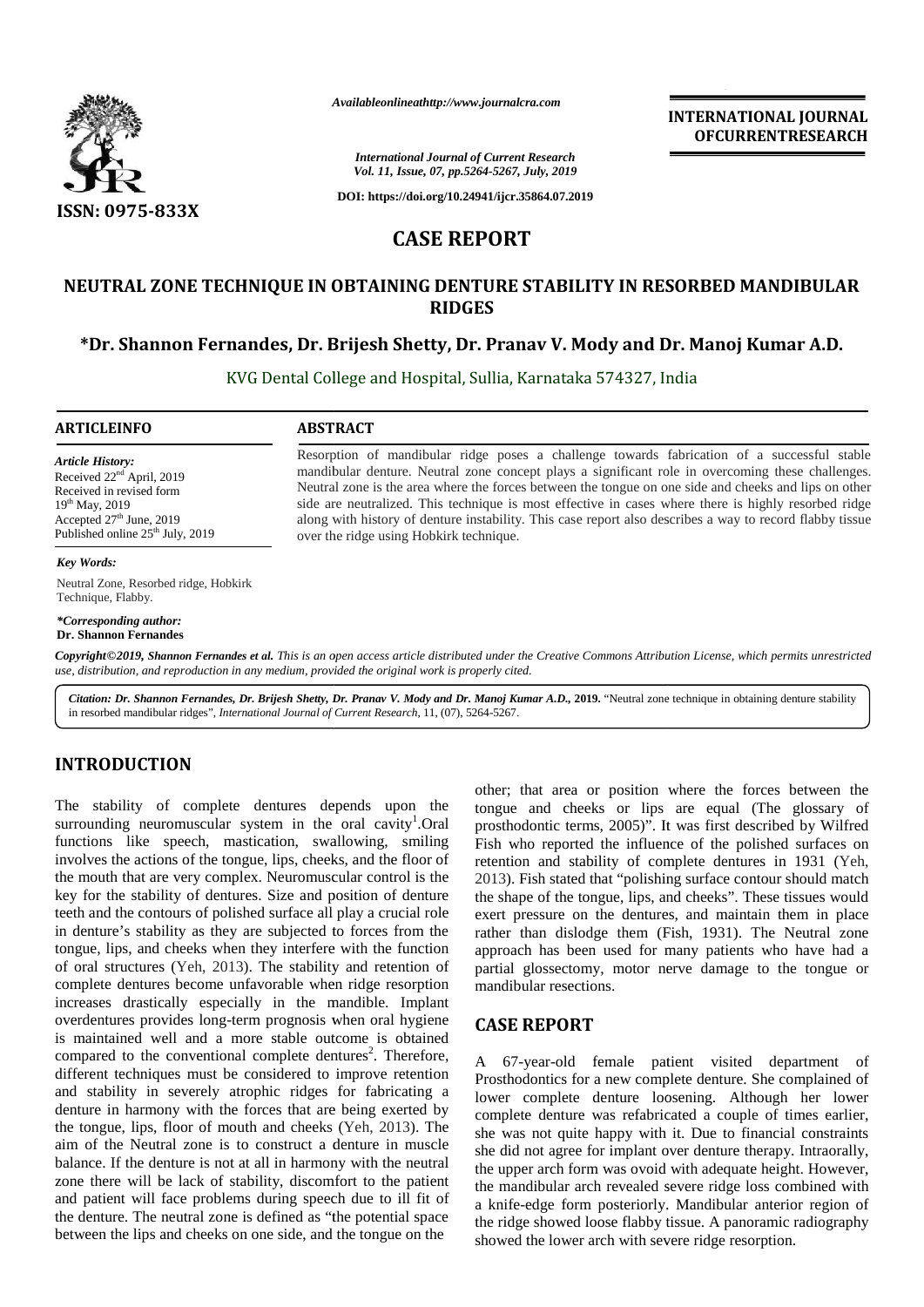## **PROCEDURE**

A detailed intraoral examination was done. The previous denture was examined in the patient's mouth and was found to be unstable and not retentive.



**Figure 1. Intraoral view of maxilla and mandible**



**Figure 2. Hobkirk technique**

The mandibular ridge was highly resorbed with slight flabby tissue in the anterior region and maxillary ridge was relatively less resorbed. Primary impression was made using alginate impression material with edentulous perforated trays for maxillary and mandibular ridge. Primary casts were obtained. Custom trays were fabricated and border molding was done using low fusing impression compound (green stick DPI Pinnacle) and wash impression was made for maxillary arch with zinc oxide eugenol paste. Custom tray was fabricated for mandibular arch using two sheet thickness wax spacer on the flabby tissue and single sheet wax spacer on the rest of the ridge and border molding was done. Wax spacer was removed prior to recording the wash impression.



**Figure 3. Light body wash impression**



**Figure 4. Denture base with v loops**



**Figure 5. Neutral zone record**



**Figure 6. Verification of the record in relation to previously obtained vertical dimention**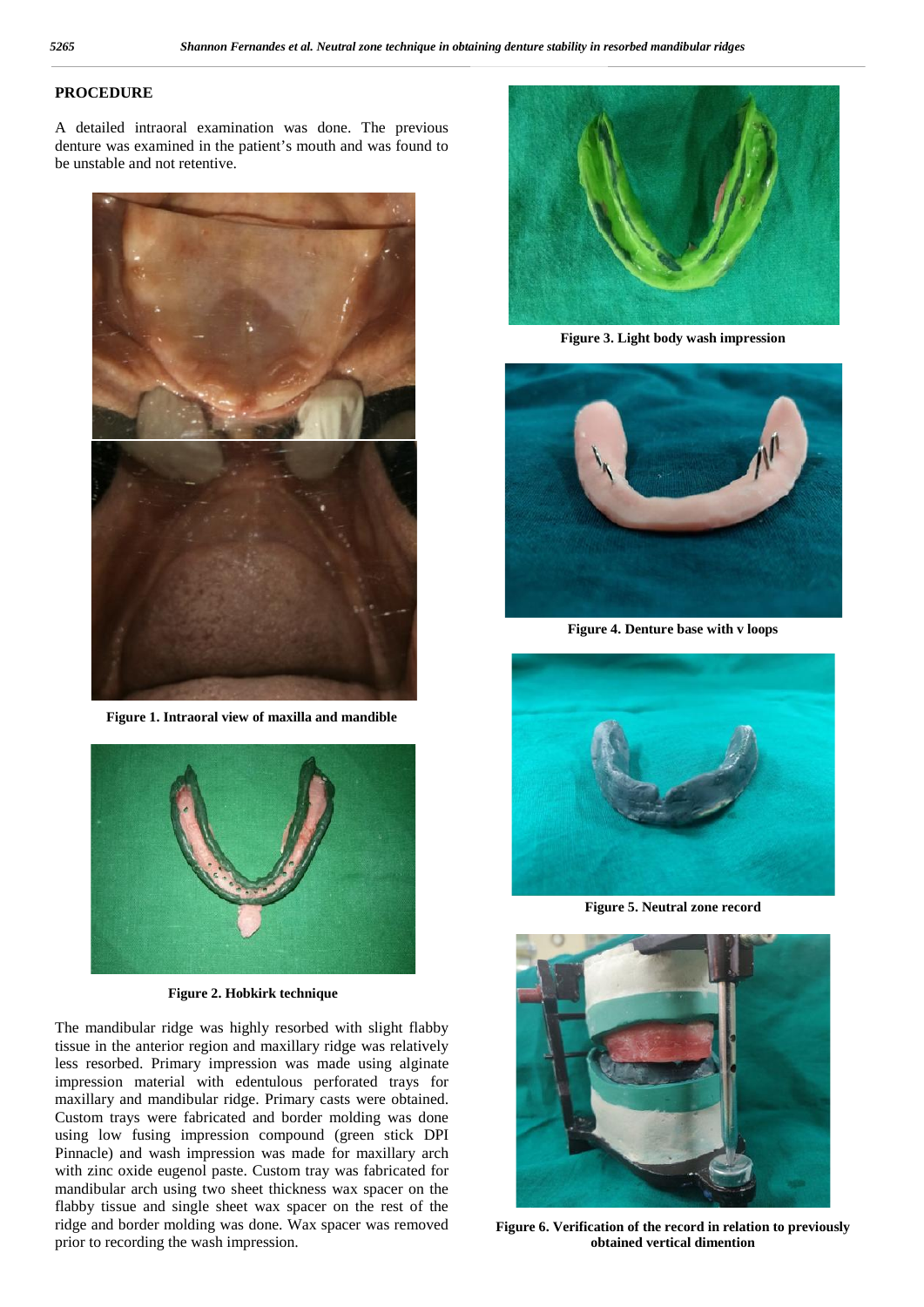

**Figure 7. Putty index made around the record**



**Figure 8. Teeth arrangement**



**Figure 9. Pre-operative view of patient**



**Figure 10. Post insertion**

Using 'Hobkirk technique' multiple relief holes were drilled in the anterior portion of the tray in the region of flabby tissue for escape of the wash impression material so as to record the anterior flabby tissue in mucostatic position using light body polyvinyl siloxane material (Yazdanie, 1997). The impressions were evaluated for proper accuracy and master cast was poured using dental stone after beading and boxing the impressions. Wax rim records were made and maxilla mandibular relationship was recorded for vertical dimension and centric relation. The rims were then fused in the mouth and this record was transferred to the mean value articulator and mounted. A new set of mandibular denture base was made with 'v' shaped wire loops for recording the neutral zone space. These loops were made to provide the neutral zone recording medium with vertical stability. This was checked in the patients mouth and an admix of impression compound and green stick was mixed in hot water (3:7 ratio) and placed on the denture base. The patient was asked to sit in an upright and comfortable position. The admix material was then placed sections first on the right side and patient was asked to perform a series of actions like puckering swallowing blowing tongue movements and were asked to pronounce phonemes.

The patient was asked to perform these actions till the material set hard. Then the same was done on the left side and then followed by the anterior region. After the neutral zone was recorded it was examined carefully in the mouth to check for stability. It was then cleaned under normal cold water and placed on the mandibular cast. Indexing was done around this recorded area with heavy body putty material in two parts, one buccal and one lingual. This was done for easy removal and placement of the putty index. Once the putty material is set it is removed and the neutral zone record is removed from the master cast. A new denture base was fabricated on the master cast for carrying the wax occlusal rim. The index is placed back on the cast and stabilized and molten wax is poured into the space created to make the lower wax rims. The mandibular rim is adjusted to the vertical height recorded in jaw relation to the maxillary rim. Teeth are set in this space. During setting the teeth the index is placed back and checked for proper position within the index. The trial denture is then evaluated in the patients mouth and checked again for stability